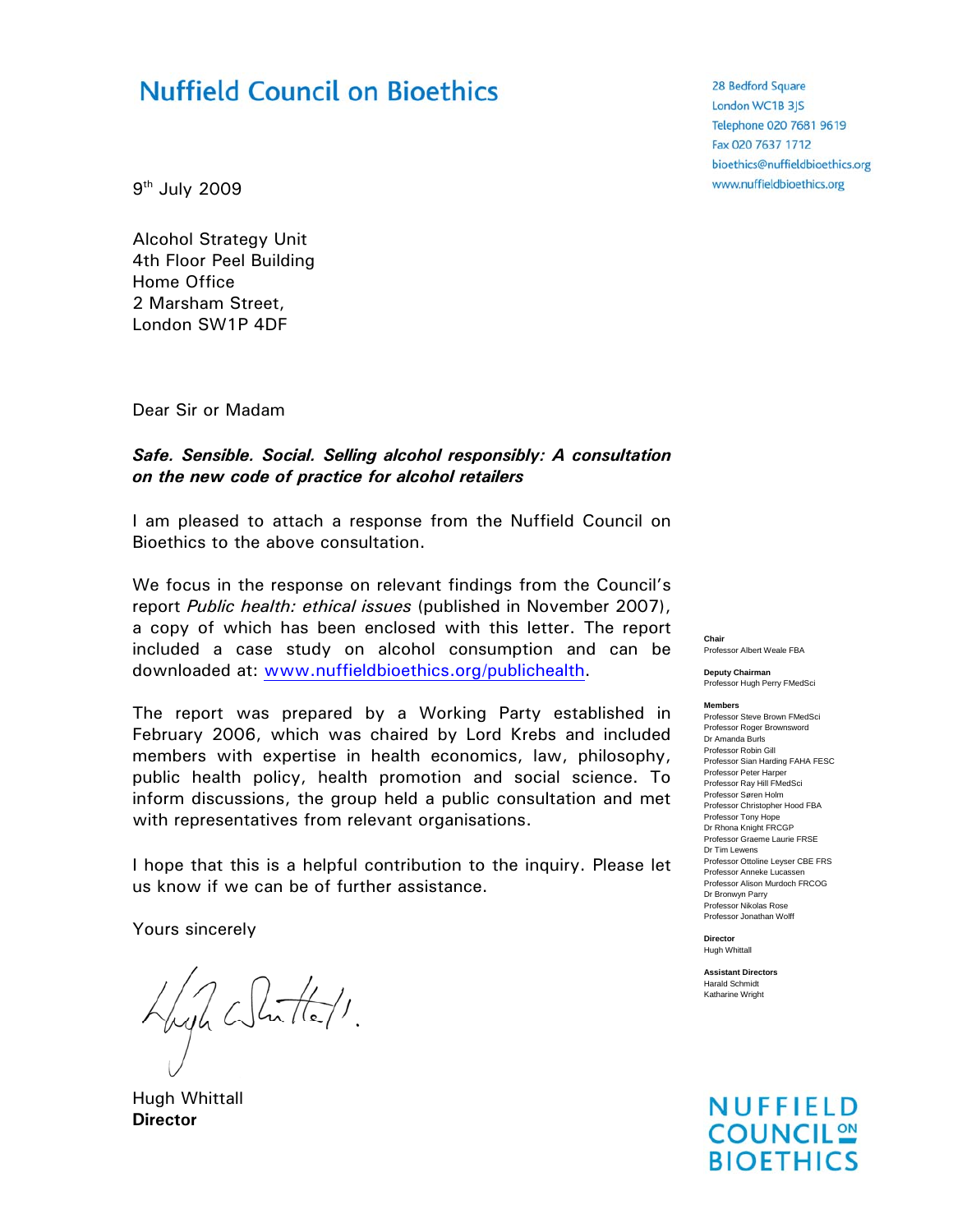**Response by the Nuffield Council on Bioethics to the Home Office consultation:** *Safe. Sensible. Social. Selling alcohol responsibly: A consultation on the new code of practice for alcohol retailers*

#### **Summary**

- 1 In its report *Public health: ethical issues*,<sup>1</sup> the Nuffield Council on Bioethics considers the role of the state and of other actors in relation to public health issues, and presents a 'stewardship model', which sets out guiding principles for making decisions about public health policies. In this response, the Council does not comment on the specific mandatory and discretionary licensing conditions proposed in the code of practice, but it does comment more generally on the underlying principles, drawing on the guidance set out in the stewardship model and international evidence in the effectiveness of interventions.
- 2 Given the health, social disorder, crime and associated policing costs of excessive alcohol consumption, there is a strong ethical justification for the state to intervene where the market fails to self-regulate. The Home Office has presented evidence that many retailers are not abiding by their own voluntary standards for responsible selling and marketing of alcohol.
- 3 International evidence suggests that coercive strategies to manage alcohol consumption, specifically in the areas of price, marketing and availability, are more effective than, for example, public information campaigns and voluntary labelling schemes. **The Council, therefore, supports the proposed code of practice in principle, as it seeks to put in place necessary and effective restrictions in the key areas of price, marketing and availability**. However, as price has been shown to be one of the main determinants of alcohol consumption, we would recommend a review of the decision not to introduce a minimum unit price.

### **Introduction**

4 In its report *Public health: the ethical issues*, the Nuffield Council on Bioethics considers the responsibilities of governments, individuals and others in promoting the health of the population. It concluded that the state has a duty to help everyone lead a healthy life and reduce

**<sup>1</sup>** Nuffield Council on Bioethics (2007) *Public health: ethical issues.* London: Nuffield Council on Bioethics. Available at: www.nuffieldbioethics.org/publichealth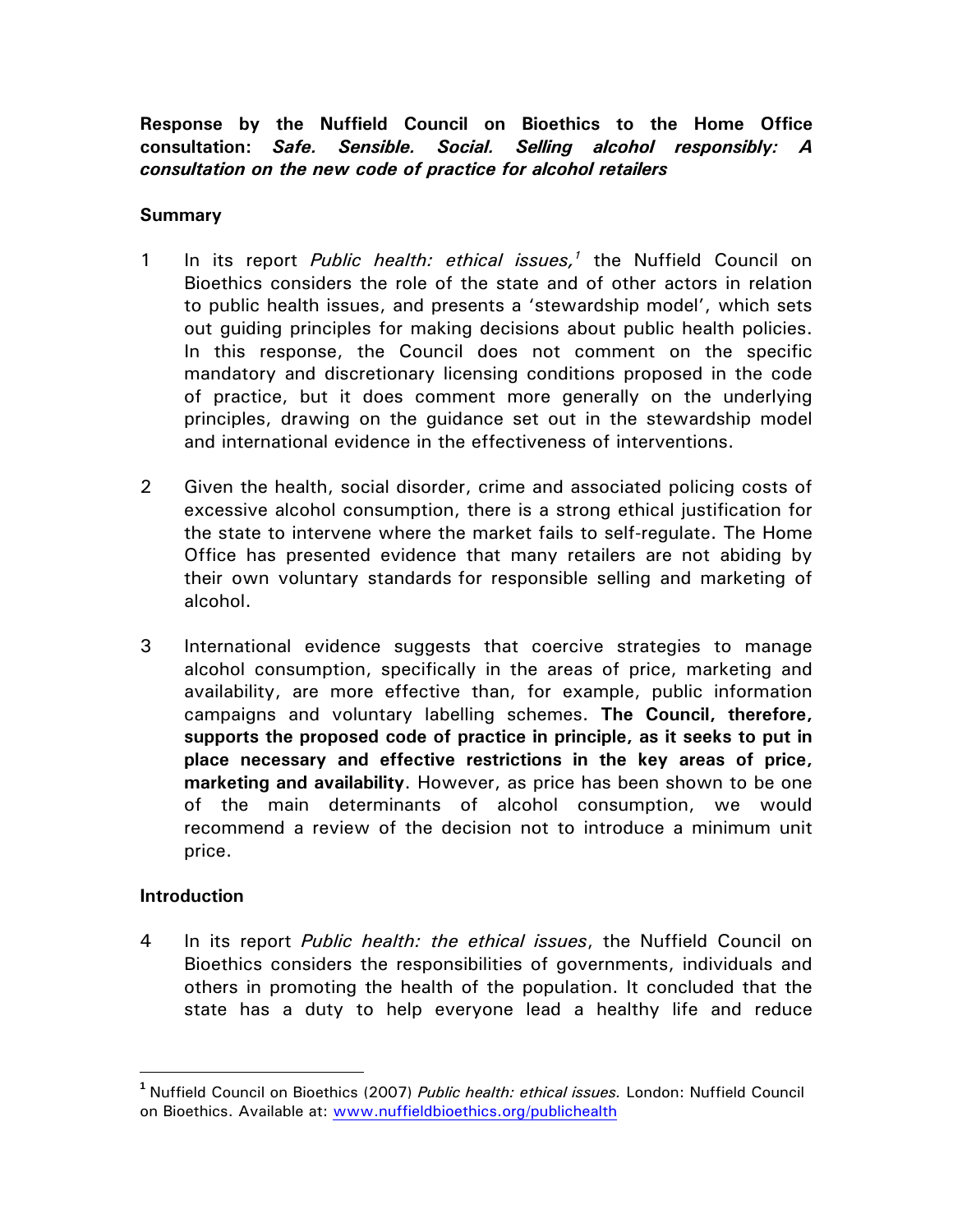inequalities in health. Our 'stewardship model' sets out guiding principles for making decisions about public health policies.

### *The stewardship model*

Concerning goals, public health programmes should:

- aim to reduce the risks of ill health that people might impose on each other;
- aim to reduce causes of ill health by regulations that ensure environmental conditions that sustain good health, such as the provision of clean air and water, safe food and decent housing;
- pay special attention to the health of children and other vulnerable people;
- promote health not only by providing information and advice, but also with programmes to help people to overcome addictions and other unhealthy behaviours;
- aim to ensure that it is easy for people to lead a healthy life, for example by providing convenient and safe opportunities for exercise;
- ensure that people have appropriate access to medical services; and
- aim to reduce unfair health inequalities.

In terms of constraints, such programmes should:

- not attempt to coerce adults to lead healthy lives;
- minimise interventions that are introduced without the individual consent of those affected, or without procedural justice arrangements (such as democratic decision-making procedures) which provide adequate mandate; and seek to minimise interventions that are perceived as unduly intrusive and in conflict with important personal values [para 2.44]
- 5 Complementary to the stewardship model, the Council has proposed an 'intervention ladder' as a method of thinking about the acceptability and justification of different public health policies. In general, the higher the rung on the ladder at which the policy maker intervenes, the stronger the justification and the stronger the evidence has to be. A more intrusive policy initiative is likely to be publicly acceptable only if there is a clear indication that it will produce the desired effect, and that this can be weighed favourably against any loss of liberty that may result [para 3.37].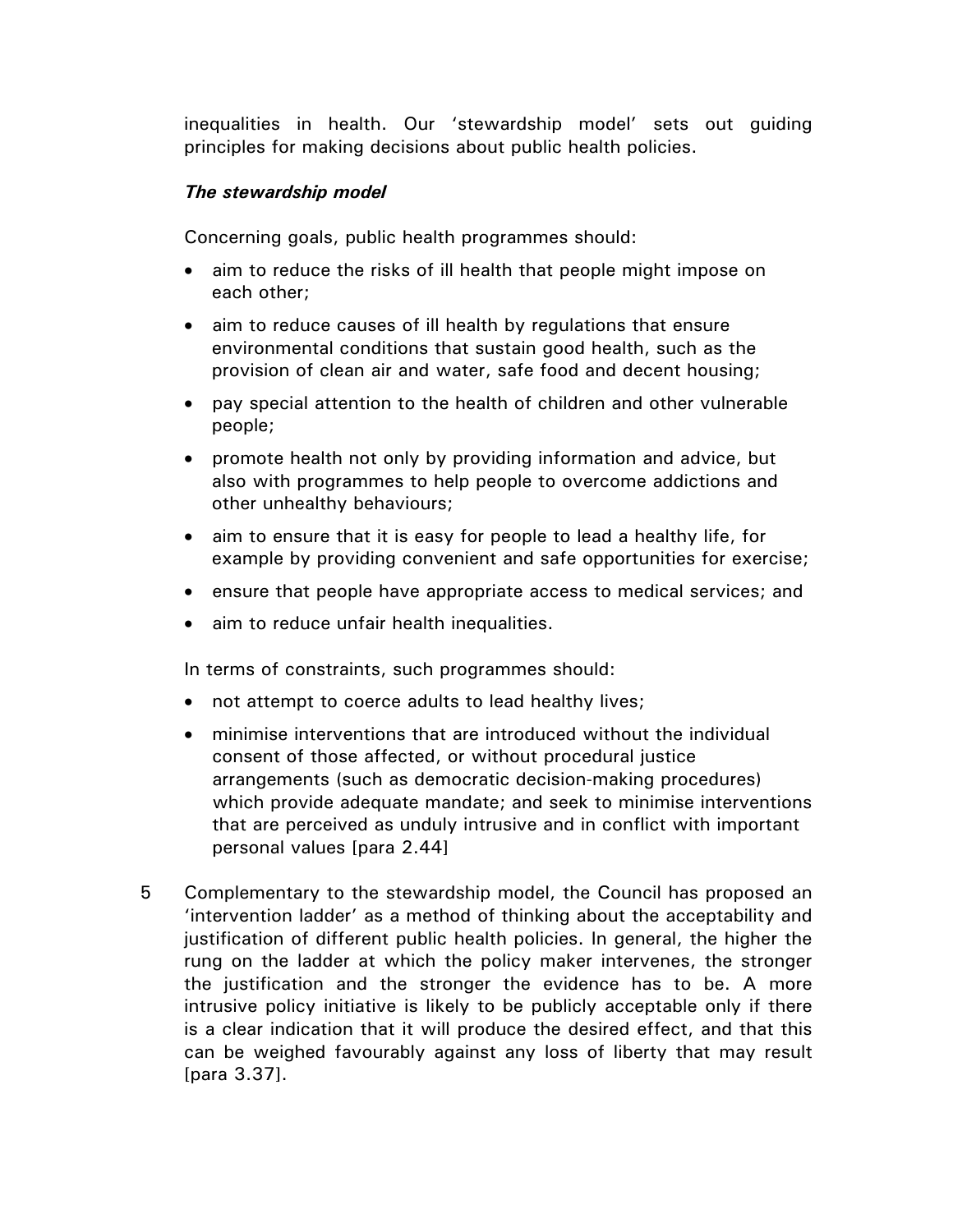## *The intervention ladder*

*Eliminate choice*. Regulate in such a way as to entirely eliminate choice, for example through compulsory isolation of patients with infectious diseases.

*Restrict choice.* Regulate in such a way as to restrict the options available to people with the aim of protecting them, for example removing unhealthy ingredients from foods, or unhealthy foods from shops or restaurants.

*Guide choice through disincentives.* Fiscal and other disincentives can be put in place to influence people not to pursue certain activities, for example through taxes on cigarettes, or by discouraging the use of cars in inner cities through charging schemes or limitations of parking spaces.

*Guide choices through incentives.* Regulations can be offered that guide choices by fiscal and other incentives, for example offering tax-breaks for the purchase of bicycles that are used as a means of travelling to work.

*Guide choices through changing the default policy.* For example, in a restaurant, instead of providing chips as a standard side dish (with healthier options available), menus could be changed to provide a more healthy option as standard (with chips as an option available).

*Enable choice.* Enable individuals to change their behaviours, for example by offering participation in a NHS 'stop smoking' programme, building cycle lanes, or providing free fruit in schools.

*Provide information.* Inform and educate the public, for example as part of campaigns to encourage people to walk more or eat five portions of fruit and vegetables per day.

*Do nothing or simply monitor the current situation*

# *Evidence and proportionality*

6 Evidence about, first, causes of ill health and, secondly, the efficacy and effectiveness of interventions is important to public health policy. Selective use of evidence or 'policy-based evidence' that has been commissioned or interpreted to support existing or planned policies is unhelpful and can lead to confusion. In practice, evidence is often incomplete, or it may be ambiguous, and usually it will be contested. Although scientific experts may sometimes be tempted or pressured into offering precise answers to policy makers, the honest answer will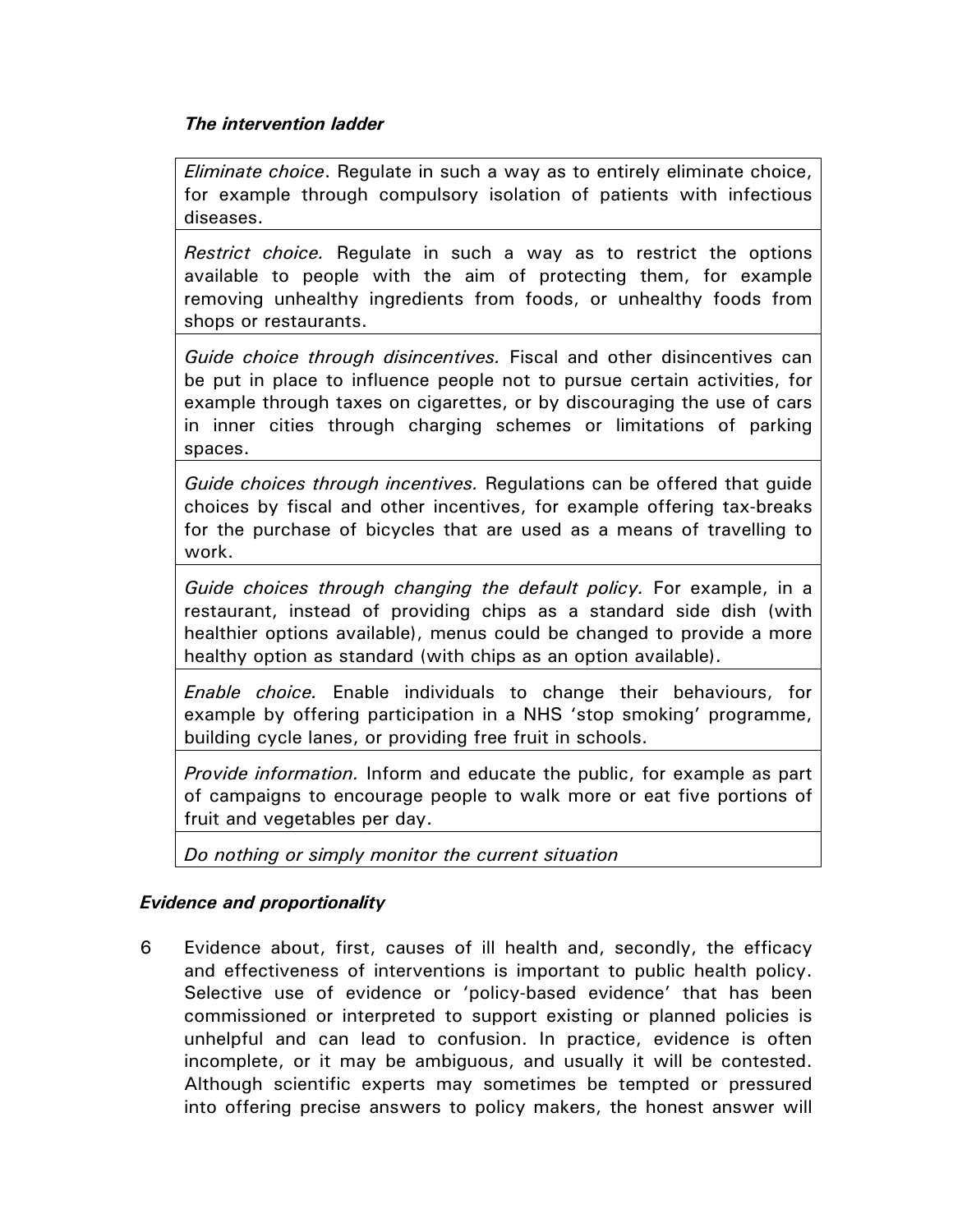often be "we don't know" or "we can only estimate the risk to within certain, sometimes wide, limits". Claims of absolute safety or certainty should therefore generally be treated with great caution [paras 3.7– 3.12, 8.19–8.23].

7 Whether an intervention is proportionate depends largely on: whether the public health objectives are sufficiently important to warrant particular laws, policies or interventions; how likely the intervention is to achieve certain ends; and whether the means chosen are the least intrusive and costly whilst still achieving their aims [paras 3.16–3.19]. The concept of proportionality is closely linked to the intervention ladder.

#### *Harms caused by excessive alcohol consumption*

- 8 Alcohol is associated with major health impacts and public order offences towards others, particularly through drink-driving, other accidents and violence. There has been more social recognition of the harms of alcohol in the UK in recent years but this has not been matched by modified behaviour. Wider availability and lower cost have been associated with an increase in consumption and, as a result, harm caused. The exact level of this wider burden is difficult to measure.
- 9 Alcohol use generally increases risk-taking and violent behaviour. Excessive drinkers, as well as being more likely to initiate violence, are also more likely to become victims. There are several direct impacts associated with drinking alcohol in terms of accidents on the road, at work and in the home, fires (often a joint risk with smoking), domestic violence, and public order and violent offences. It is notable that, of all the case studies reviewed in this Report, drinking alcohol causes the highest level of harm to others and yet new legislation to reduce the harm caused by excessive alcohol consumption has not been introduced in the same way as we have seen for smoking. Because of the level of harm to others caused by people who have consumed large amounts of alcohol, and in keeping with the classical harm principle, governments should act to reduce this harm. In some areas, this principle is clearly recognised. For example, coercive measures, such as prohibiting driving or operating machinery with a blood alcohol level over prescribed limits, are publicly accepted and it is appropriate for the proper authorities to implement surveillance mechanisms to enforce these rules [paras 6.10- 6.11].

### *Role of government*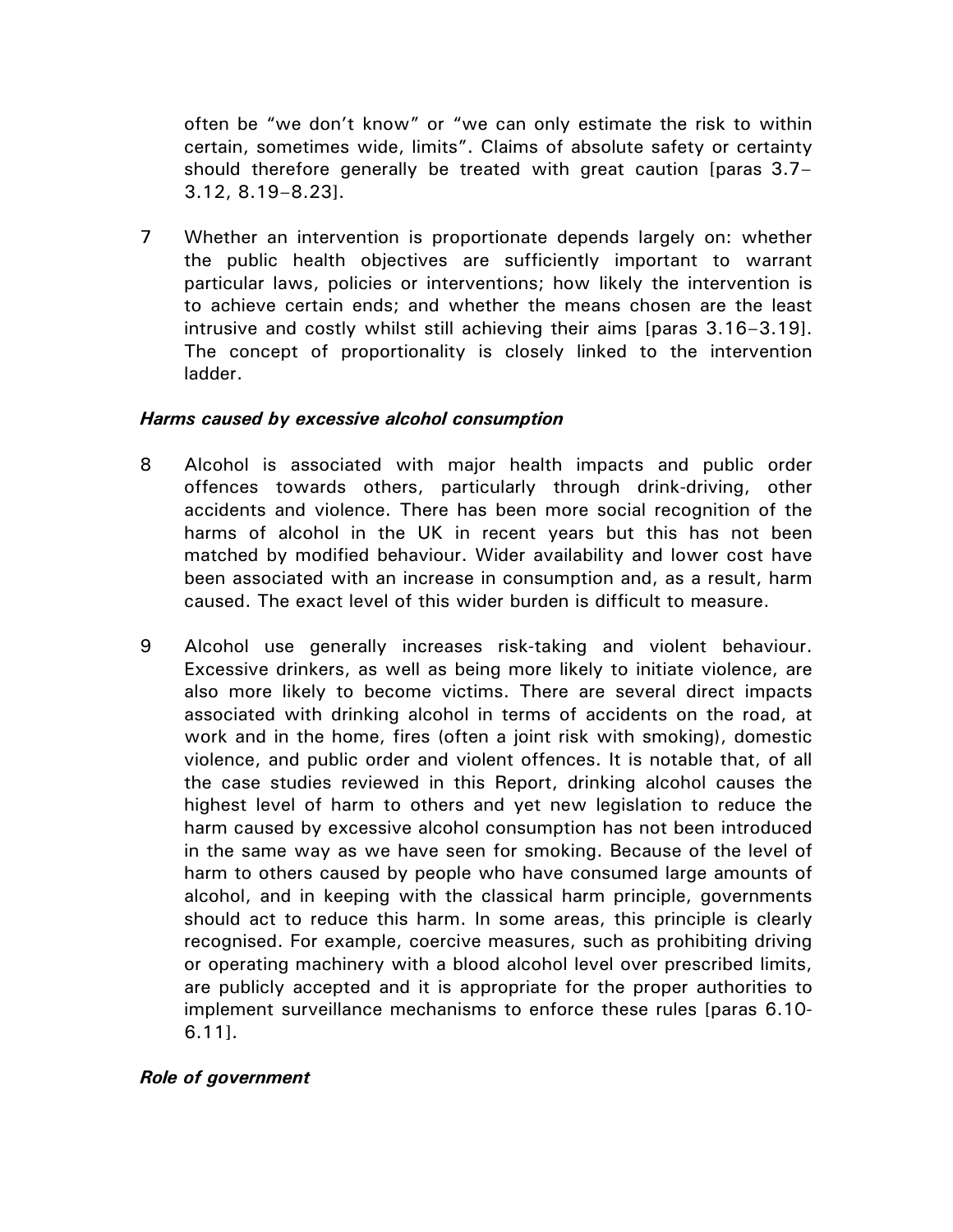- 10 The use of alcohol has implications for nearly every government department in the UK. In some cases departments may support the alcohol and tobacco industries despite concerns about population health. This may also be found in devolved administrations and regional and local government, for example where job losses might be caused in that area if sales of these products reduced.
- 11 In 2004 the Government published its *Alcohol Harm Reduction Strategy for England* followed in 2007 by *Safe, Sensible, Social: The next steps in the National Alcohol Strategy*. A comparison of the Government's Strategy with the findings of the evidence-based study *Alcohol: No ordinary commodity2* (sponsored by WHO) finds that there is little consensus. The latter emphasised the effectiveness of increasing taxes, restricting hours and days of sale and the density of outlets that sell alcohol, and possibly of banning advertising, whereas it found little evidence in support of the effectiveness of education about alcohol in schools, and evidence for a lack of effectiveness concerning public service messages and warning labels. The Government's original Strategy, however, concentrated on education and communication, reviewing the advertising of alcohol, enforcement of legal restrictions on selling to under-18s, and voluntary measures for the alcohol industry about labelling and manufacturing. The second part of the Strategy included further measures on guidance and public information campaigns and measures to try to promote a 'sensible drinking' culture. A review of the evidence and a consultation on the relationship between alcohol price, promotion and harm was also announced and the Government pledged to consider the need for regulatory change in the future. We draw attention to the fact that alcoholic drinks in the UK are now less expensive relative to disposable income than they were in the 1970s.
- 12 The areas where *No ordinary commodity* and the UK Government's strategies are in agreement include support for at-risk drinkers and treatment of people with alcohol problems and implementing rules about serving intoxicated people. The evidence presented in *No ordinary commodity* on the effectiveness of restricting the availability of alcohol stands in contrast to the Government's policy since November 2005 of allowing extended opening hours for pubs and bars. The evidence for the effectiveness of some of the interventions aiming to reduce the overall consumption of alcohol is strong. Thus, the Government's failure

<sup>2</sup> Babor T, Caetano R, Casswell S *et al*. (2003) *Alcohol: No ordinary commodity – Research and public policy* (Oxford: Oxford University Press).